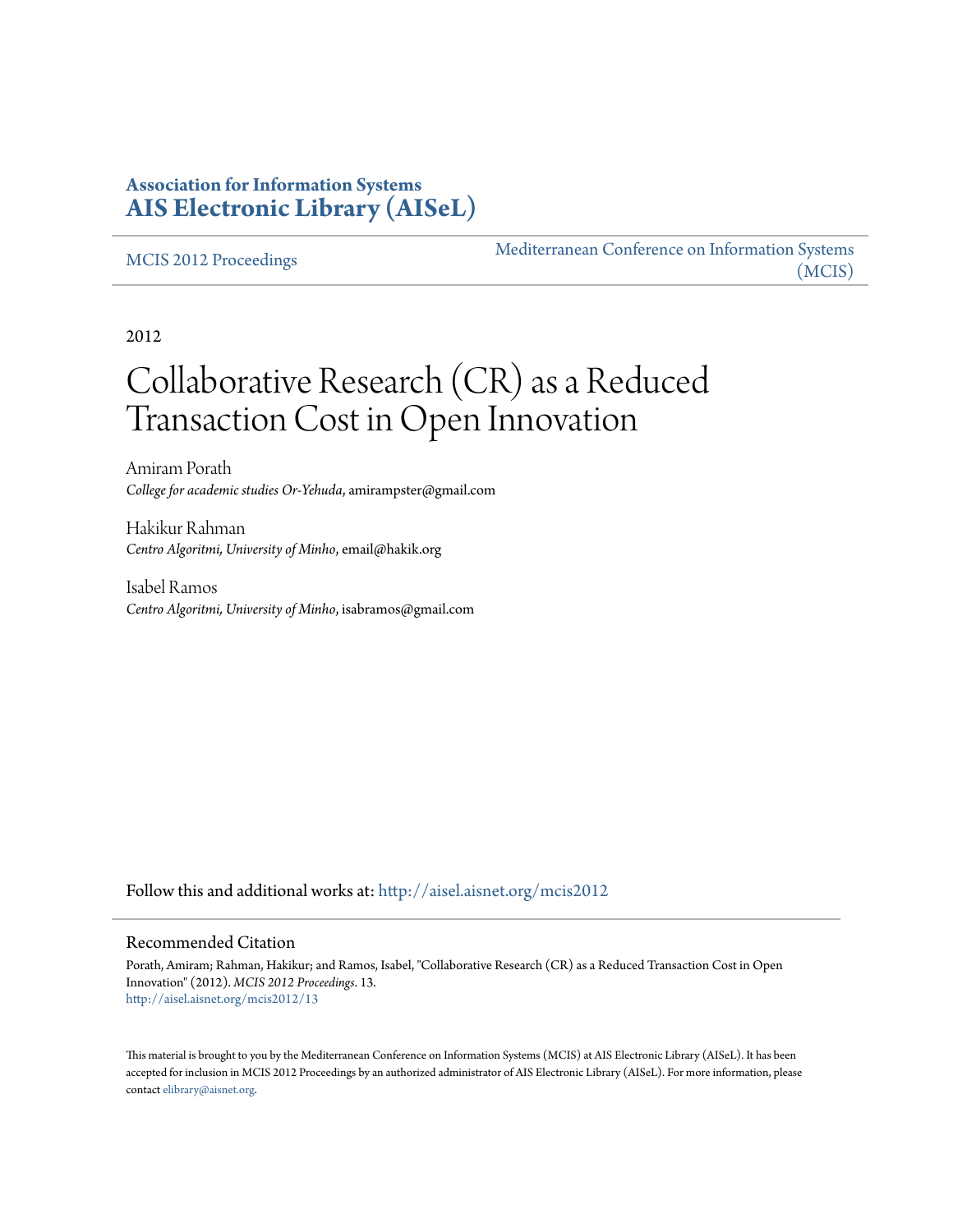## **Collaborative Research (CR) as a reduced transaction cost in Open Innovation**

Amiram Porath College for Academic Studies in Or-Yehuda, Israel

Hakikur Rahman Centro Algoritmi, University of Minho, Portugal

Isabel Ramos Centro Algoritmi, University of Minho, Portugal

#### **ABSTRACT**

In this conceptual paper, open innovation is considered from the point of view of collaboration between the Industry and the Academy. However, if considered under the framework of the Resource Based Theory, specifically regarding Transaction Cost, it can be shown that the two parties (Industry and Academy) are in fact compatible. The discussion on Transaction Cost is mainly focused on the aspect of the management resources available for the activity and the cost incurred compared to alternative management activities. It has been observed that small and medium enterprises (SMEs) are faced with the ever increasing stress of intensive competition and limited by their resources (e.g. managerial capabilities, financial etc.) in their abilities to deal with the transaction cost, and thus effectively turn to collaboration as a solution. The discussion synthesizes aspects of open innovation based on a theoretical model and a case study of the User Association of Advanced Technologies program in Israel, and emphasizes on collaboration as an open innovation activity within the Resource Based Theory. It further concludes that collaborative research reduced the transaction cost in terms of utilizing open innovation in entrepreneurships, especially in case of SMEs, before providing a few research hints. The research piggybacks on the acquired knowledge on open innovation and thus strengthens further the concept of reduction of transaction cost through collaborative research.

## **INTRODUCTION**

Collaborative research<sup>1</sup> can be any sort of research in which two or more researchers work in a team towards achieving a common goal and in which all of the members of the team are supposed to contribute equally, importantly and substantially (Pimple, 2005). This form of collaboration has been accepted as success regarding specific goals, such as cost reduction, knowledge acquisition or value addition (Rahman and Ramos, 2012), and many organizations globally are collaborating successfully, including large corporate houses, research institutes and academics. Various collaborative research models exist across the industries (EU, 2006).

While open innovation, as a recently coined term, includes collaboration as a main element of its strategies to promote product, process, service or organizational enhancement (Chesbrough, 2003; Rahman and Ramos, 2010). This paper synthesizes on utilizing collaborative research as a means of open innovation, applying to the specific business sector of the entrepreneurships, such as the small and medium

 $\overline{a}$ 

<sup>&</sup>lt;sup>1</sup> http://www.wisegeek.com/what-is-collaborative-research.htm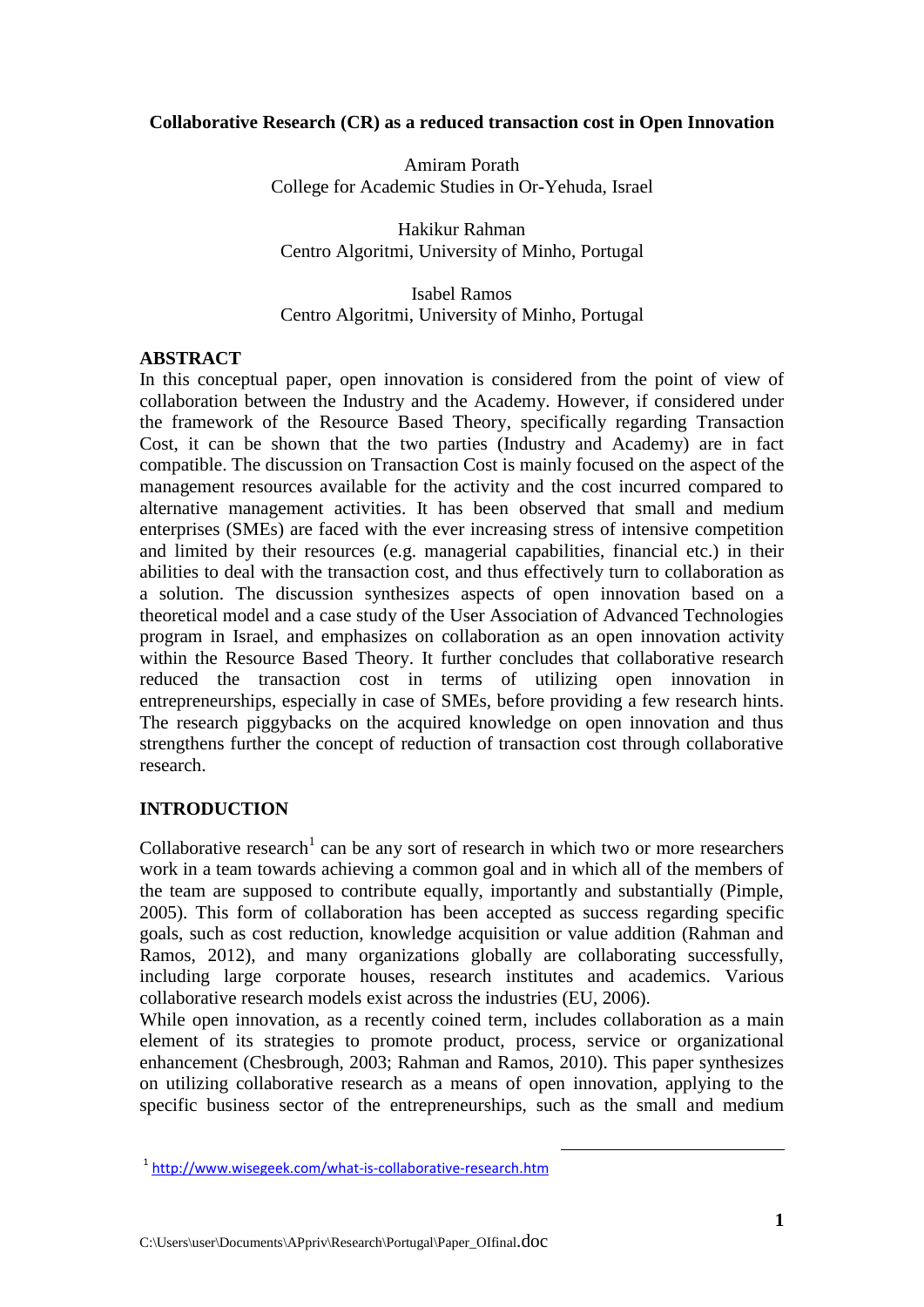enterprises, and through a government sponsored program, namely User Association of Advanced Technologies, from now will be known as UA.

As a conceptual paper based on two recently published book chapters (Porath, 2012a; Porath, 2012b), focusing a governmental instrument for encouraging Open Innovation via Collaboration between Industry and Academy; one as a case study and the one as a model this study discusses the effect of transaction costs in entrepreneurships as a means of open innovation. The instrument namely, the User's Association (UA) is an association supported financially by the government of which surveys, selects and helps small and medium enterprises (SMEs) assimilate technologies or technological solutions to problems identified as interesting for specific sectors. The UA recruits an academy to do the screening identification, and selection of the solutions, and later to aid in the integration of the solutions by the SMEs, while managing the funds and the activity on behalf of the SMEs.

The UA is an ad-hoc activity defined by quantified goals, term and funds. It has been found to be very successful and helps a large variety of SMEs, ranging from sectors with little or no research and development (R&D), to high-tech sectors.

In the next sections the paper provides the background focusing on three main themes, and then the methodology followed by discussion regarding the main finding following the mentioned methodology proceeding to summarize before giving a few research hints.

## **BACKGROUND**

The theoretical background focuses on three main themes;

Firstly, the Open Innovation – describing the development in research in specific field such as, with recent developments regarding the SME relevance within Open Innovation. Further, a brief discussion on collaboration as a source of innovation has been given;

Secondly, the Economic Theory and Resource Based Theory – focusing on the transaction cost, and the impact of the limitation of resources on the selection of activities in entrepreneurships. However, before discussing the resource based theory, it discusses the Economic theory behind the collaboration; and

Thirdly, it discusses the scarce resources of SMEs and their impact on collaborative research in terms of transaction cost.

## **Open Innovation and Collaboration**

The growing pressure on organizations to innovate and the limitation on that capabilities have pushed organizations towards seeking innovation out-side their boarders (Smith et al., 1991; Dodgson, et al., 2006; Rahman and Ramos, 2010; Lee, et al., 2012). Organizations are increasingly relying on external sources of innovation (e.g. research centers) via inter-organizational network relationships (Perkmann, 2007). Thus SMEs are viewing external innovation as a viable alternative to that of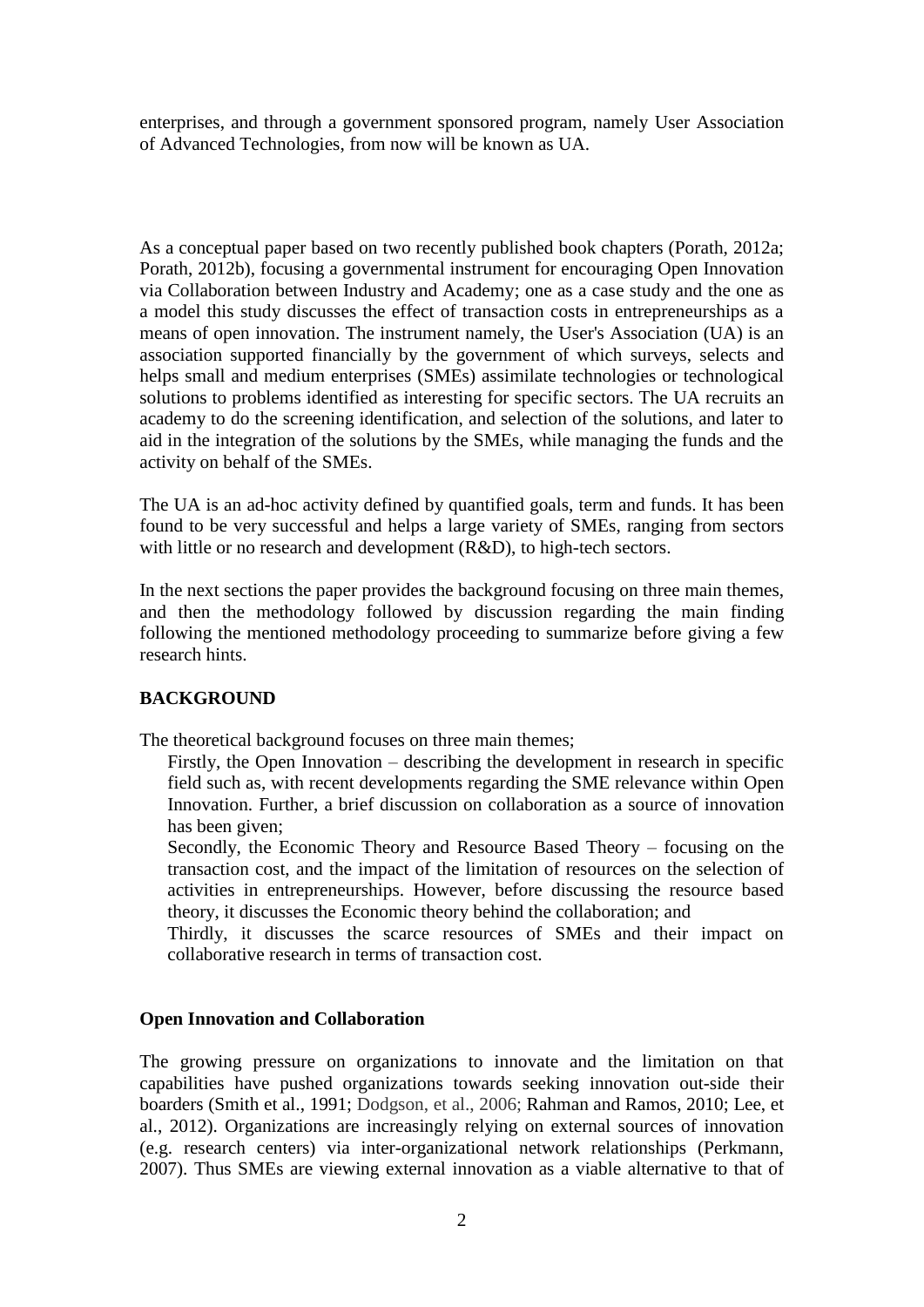internal innovation (Rahman and Ramos, 2012). External innovation for SMEs in that case is the one that is found outside the boarders of the firm. Redefining the boarders of the firms due to the changes in the environment of the firms has been going since Penrose (1968) defined them. Furthermore, the advent of collaboration in R&D and innovation activities has been opening the definitions to be re-examined. (Kirk, 1995; Spender, 1996, Laursen and Salter, 2004). Significant developments have been made in recent years, such as the change in the perception of cooperation and competition (Brown and Eisenhardt, 1998) all the way to collaboration in research (Porath, 2010).

Open innovation is a phenomenon that has become increasingly imperative to both practice and theory since the 1990's (Gassmann and Enkel, 2004). The open innovation paradigm introduced the concept that firms can benefit from research and innovation coming from external sources as well as internal (Chesbrough, 2003). That need is becoming important not only to SMEs but also to larger organizations (Chesbrough, 2003). The capability to manage that knowledge and innovation on the outside as well as on the inside is an important element of the firm (Naqshbandi and Kaur, 2010). This study observes that open innovation and collaboration in research provide sustained impact on specific sectors of entrepreneurships, which is based on a veteran operation (Porath, 2012a; Porath, 2012b) that has been practiced since 1994.

Recent work has shown that open innovation is a critical source of innovation for SMEs (Rahman and Ramos, 2012). There are claims that it is not only a growth mechanism related to the entrepreneurial phase of the firm, but it is also an important innovation source for SMEs (Porath, 2012a; Porath, 2012b). Furthermore, it has been observed that external innovation management capability is important in order to maintain competitiveness even in sectors that are not R&D intensive (Porath, 2012a).

## **Economic Theory**

Economic theory supplies important input regarding the collaboration towards innovation. Since the work of Katz (1986) many economic models have been defined. Starting with early models (Katz, 1986; D'Aspremont, and Jacquemin, 1988) that dealt with simple symmetrical two sided cooperation, in pre-competitive R&D, and tried to establish its benefit, while assuring that the competition in the market place was not reduced, or damaged in any way – no breach of anti-trust. The following models strived to describe the collaboration in an ever more increasing detail and resemblance to real world cooperation (D'Aspremont, and Jacquemin, 1988; Kamien, Muller and Zang, 1992; Kamien and Zang, 2000, Fontana, Geuna and Matt, 2006). Such models established the economic rationale for the collaboration by showing that the collaboration provided a benefit to the participants and to society (defined as the social benefit).

However, models developed at later stages added asymmetry in the contribution and ability to enjoy the proceeds, and additional more lifelike parameters (Kamien, Muller and Zang, 1992; Yun, Park and Ahn, 2000; Pastor and Sandons, 2002; Miyagiwa, and Ohno, 2002; Fontana Geuna and Matt, 2006; EU, 2006). The economic models mentioned above, also presented the benefits of performing R&D for the firm and the value of different modes of that R&D, alone or in collaboration, and different modes of collaboration (Rosenberg, 1990; Audretsch and Feldman, 1996; Katsoulacos and Ulph, 1998; Cabral, 2000). It has been demonstrated that the firms benefit from R&D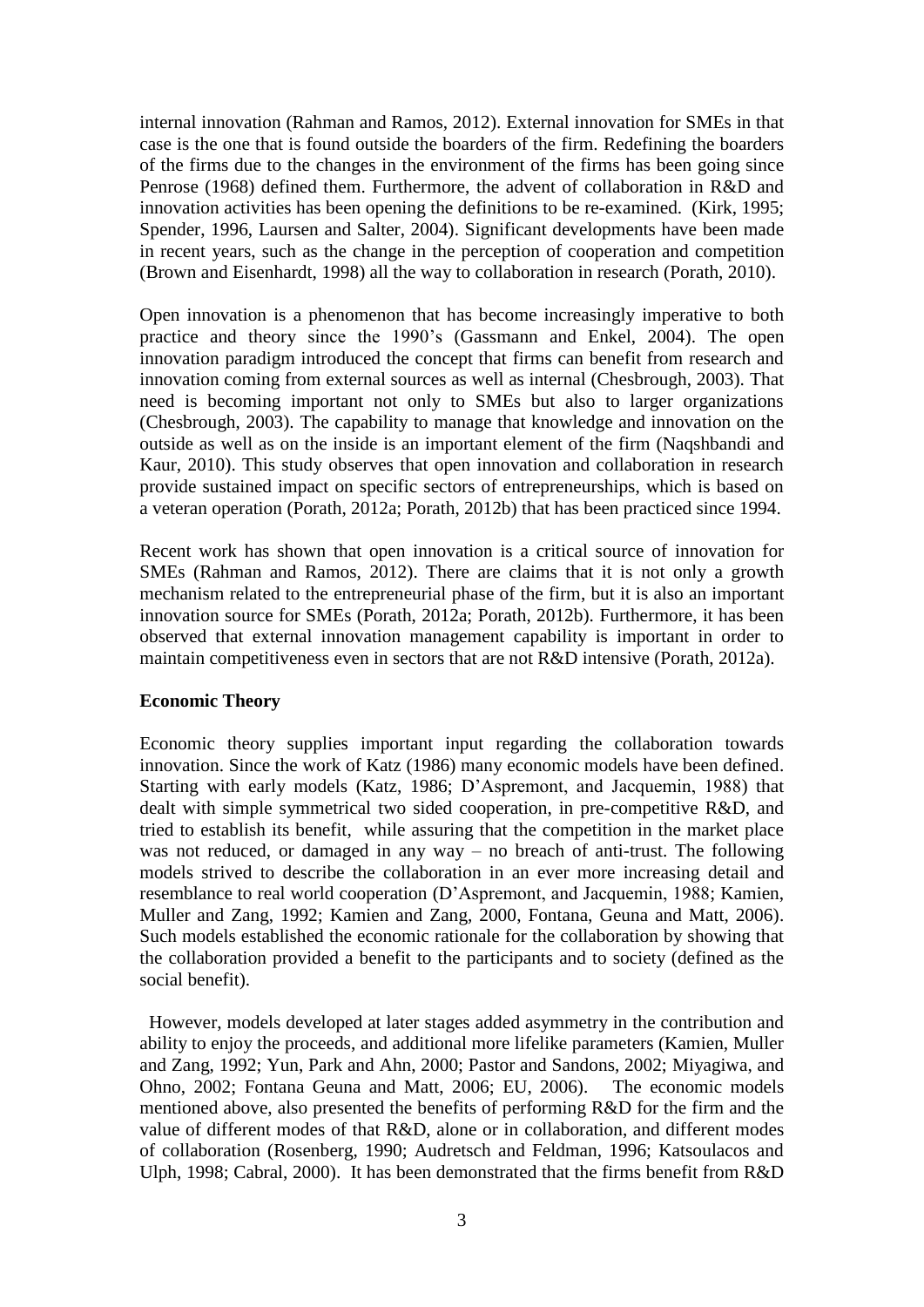(Rosenberg, 1990) and that they benefit mostly from doing it in collaboration (Kamien and Zang, 2000) in the mode best described as Collaborative Research (Olk, 1991; Doz, Olk and Ring, 2000; Porath, 2008; Porath, 2010). The economic analysis started with collaboration stemming from free will (Olk, 1991; Doz, Olk and Ring, 2000), and progressed towards government supported collaboration (Porath, 2008). At this point the authors like to mention shortly that the role of the government (local, national or super-national) also evolved from a general discussion regarding the role of the government as analyzed by Luukkonen (1998, 2000) claiming that the government support was intended to induce the firms to try riskier research that would lead to breakthroughs, and in a more general way involving the Industry-Academy-Government Triple Helix by Etzkowitz and Leydersdorrf (1997).

## **Resource Based Theory**

Another specific economic aspect is the scarcity of resources, especially management resources in SMEs causing reduced relative capacity (Naqshbandi and Kaur, 2010) expressed as a reduced capacity to manage external resources. For open innovation the Transaction Cost includes the search for and identification of the Innovation options, selection of the most promising option and adopting it. That activity would strain the management resources in a small organization dealing in a small management team with various needs of the firm, compared to the ability of larger organizations to either raise additional management resources, or re-allocate existing ones.

The Resource Based theory and the Transaction Cost point of view would recommend that firms prefer paths of actions that would present the smallest transaction cost, and that they prefer actions with immediate and evident benefit (preferably in the near and foreseen future or present) to other more benefit obscure actions in the distant future (Parkhe, 1993; Audretsch and Feldman, 1996; Kline, 2000). Furthermore, Resourcebased theory implies that firm resources and capabilities influence the growth and performance of the firm (Park and Lee, 2011).

As described by Chen (2010) Open innovation archetype focuses on "technology uncertainty", while transaction theory focuses on "behavior uncertainty" and resource-based theory focuses on "demand uncertainty". Hence, synthesizing the transaction theory, open innovation theory and resourced-based theory, we can get an integrated analytical structure. However, these different theoretical perspectives do not conflict; they can be complementary to each other.

Therefore, while the limitation of resources would drive SMEs to search for innovation external to them rather than utilize their limited resources to develop that innovation, the same reason would drive them to seek paths of actions with the smallest possible transaction cost to manage that external innovation

## **SMEs Limited resources and their impact analysis**

The CR, as a partnership between technological partners each performing their compatible research and gaining access to the results of each other (with limitations in disseminating to third parties), would seem to solve the Technology uncertainty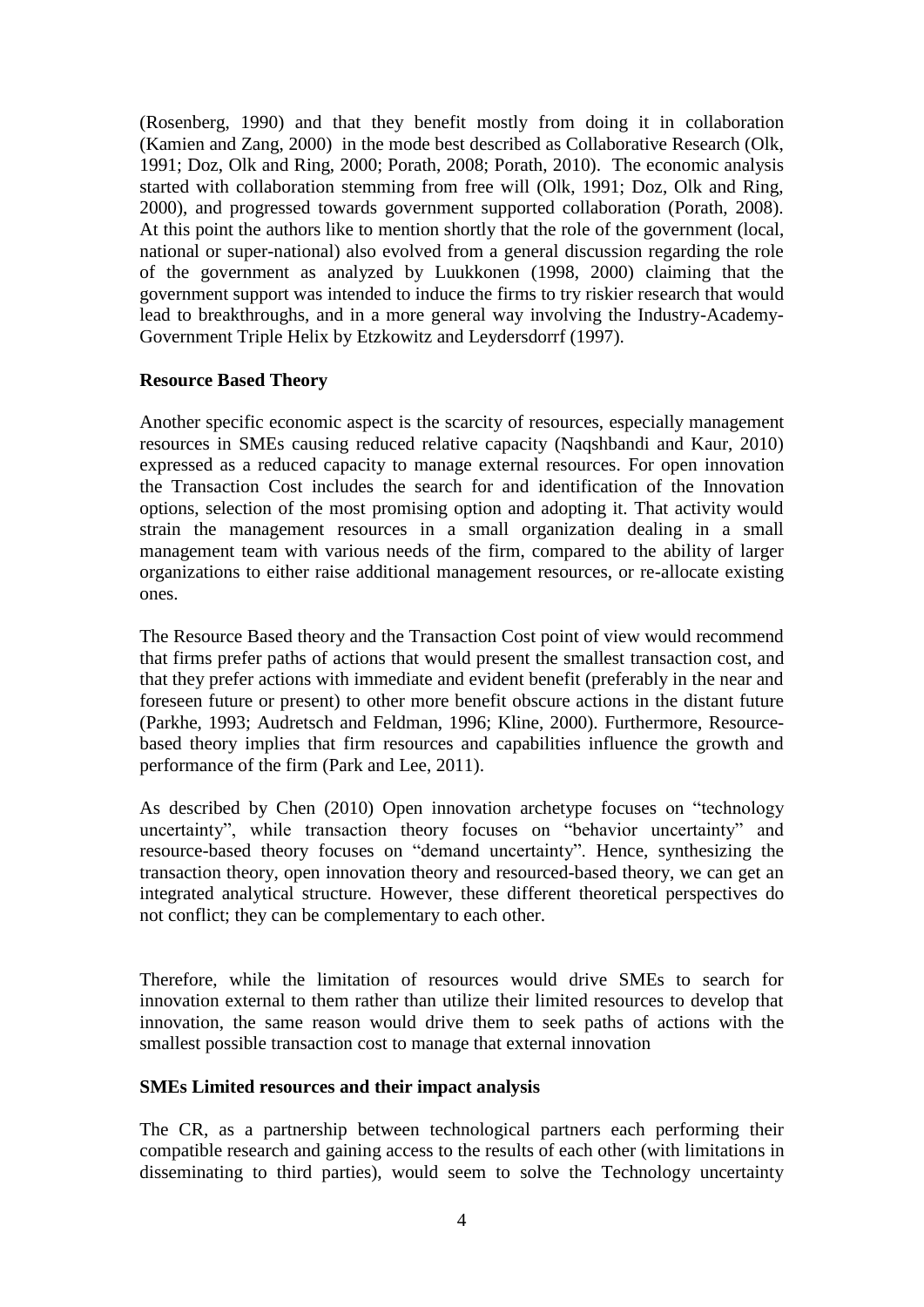problem dealt with by open innovation. It would also seem to solve the demand uncertainty as the CR, in its government supported form (Porath, 2010) would rule that out, as well as the behavioral uncertainty. The CR would seem like the perfect solution, but there is one important point to bear in mind – it is very resource draining, financially, HR wise and also management wise. The problem becomes clear when dealing with organization that has no R&D management capabilities. In such a case the need to manage the firm's own R&D and liaise with the partners creates enormous strain on the management resources. Therefore, for firms with no R&D management capabilities on open innovation, where the innovation management is done by partners or sub-contractors seem optimal.

However, in spite of increasing interests in open innovation, discussion about the concept and its prospective application to the SME sector has been rather excluded from mainstream literature (Lee et al., 2010). The limitation on the resources compels firms to consider the benefits derived from innovation compared to the cost of transaction versus the benefits and costs of transaction of other more directly linked towards generation of income activities (production, marketing, purchase etc.).

Another aspect is that the need for innovation which, while evident and persistent (Ring and Van de Ven, 1994; Audretsch and Feldman, 1996), is rarely as urgently evident as other needs such as production marketing etc. The lack of evident urgency makes it easier to postpone acting towards innovation in favor of other activities, while in parallel the innovation is deemed more costly when compared to the benefit (e.g. a producer would always prefer to promote the next batch order that he already sold than search for new production technologies that may or may not be suitable and that would cost to implement, before any benefit could be seen).

The need for management resources expressed as the availability of managerial capabilities, as well as the allocation of these capabilities towards specific needs of the firm is an important constraint for SMEs. In sectors where R&D is a vital capability, the management of R&D projects and their results is a vital managerial capability without which firms in these sectors cannot survive (e.g. high-tech, bio-tech and nano-tech sectors), and in many cases the firms in these sectors start with that capability (start-ups) which stays with them for the life of the firm. However, it has been observed that the same managerial capability deemed of less importance in sectors with little or no R&D (e.g. Jewelry industry) and would, therefore, develop later in the firm life or not at all. Other managerial capability, such as purchase, finance or marketing would be deemed more important.

In sectors, where the innovation related managerial capabilities would develop later or not at all, even external innovation would be difficult to manage. Managing external Innovation would require the ability to search, identify and select the right innovation components required by the firm, assess their cost and rate them according to a combination of criteria, such as cost, benefit, time to market, legal complexity etc. which would require management capabilities that are not often existing in management teams that have never managed such an operation before. In fact as can be seen from the articles recently published (Porath, 2012a; 2012b), without that capability such SMEs find it hard to assimilate innovation, even when most of the work is performed on their behalf, as there is no other choice than to be able to manage innovation once the SME has reached the absorption stage. A part of the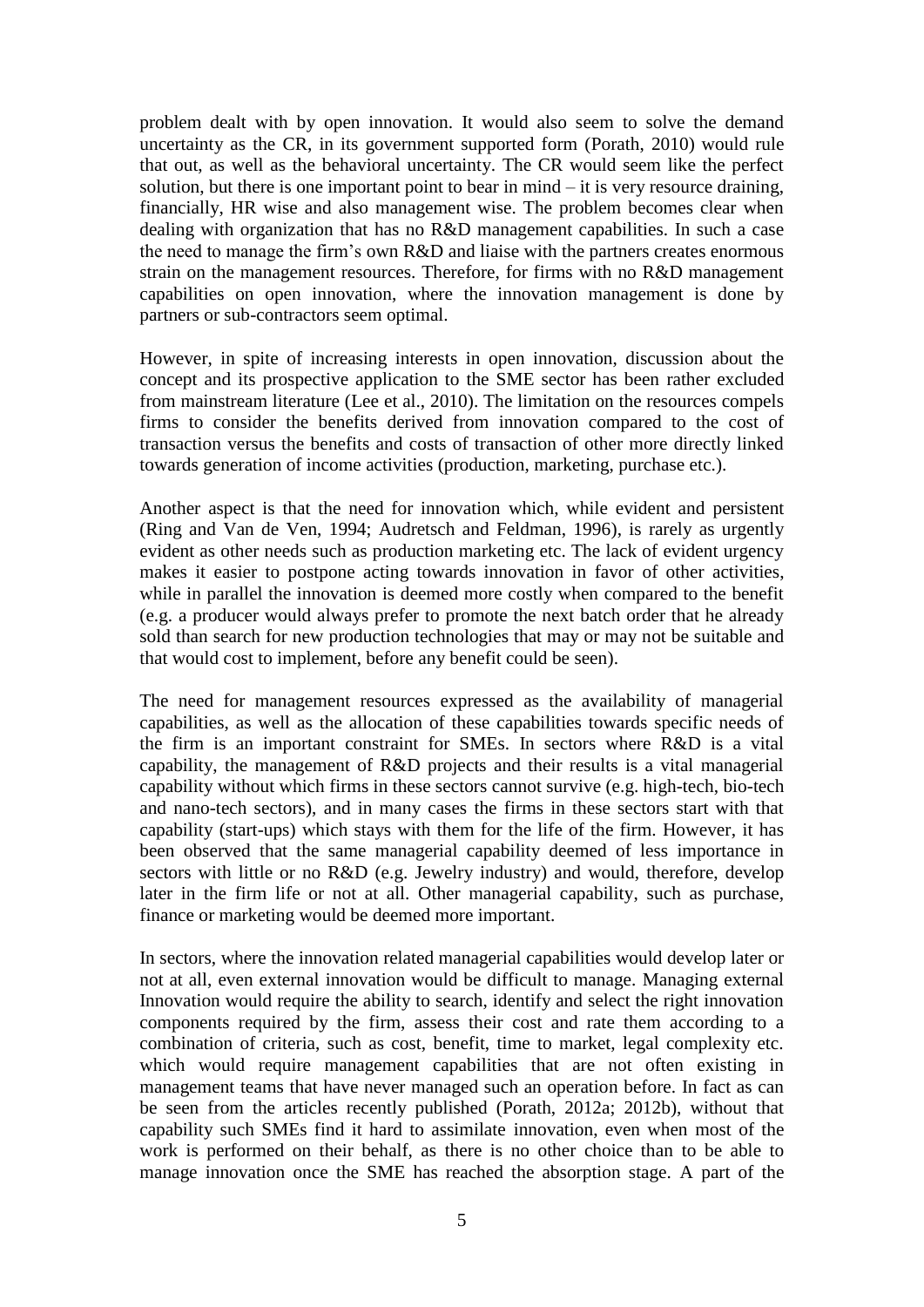needs of the firm in management resources is to have the ability to access management capacities, such as management capabilities and human resources (Harison and Koski, 2010). Accessing such capacities is harder for SMEs, especially when competition and market stress are increasing (e.g. in the case study mentioned in Porath, 2012a and 2012b, the SMEs could not either access the expert for the chemical industry case, or the large system houses for their list of complains and problems regarding local sub-contracting without the UA help). This difficulty raises the transaction cost of absorptive capacity and relative capacity and, therefore, the gap between transaction cost and the benefit derived from the activity. The increase in the gap would drive SMEs, in such times of increased stress, to concentrate their efforts on other tasks (for example in marketing, purchase, or efficiency) and lower their innovation efforts.

In such cases, if the firm lacks the managerial capacity to seek, identify and utilize financial aid tools for innovation (e.g. the FP, Eureka) their take-up of such tools will remain low. It could be similar to offering trade show services to a company not able to complete its product development and certification – important help but not relevant to the need.

In order to improve the Innovation Management capabilities, one could either increase the attractiveness of innovation - increase the benefit derived from it, but that is already taken care of by market forces and increased competition. That increase in attractiveness may lure some of the stronger SMEs that have at least some of the capabilities but lack the experience. It would not help those that lack both the experience and the capabilities. The other option is to try and reduce the transaction cost. The reduction in transaction cost would increase the objective ability of SMEs to participate – they would have enough resources – but convincing them to do so would still need to be done.

## **Methodology of the UA cases**

The cases presented by Porath (2012a, 2012b) regarding the open innovation scheme (User's Association) present that specific problem and an answer. These were two case studies, one justifying a general model and the second dealing with a detailed case study, reviewing the finer points of the case, the industrial partners, their innovation needs, the operation of the UA and the results and lessons to be learnt. In the cases mentioned the UA served groups of SMEs without the R&D capabilities or even the external Innovation management capabilities to seek, identify and adopt existing solutions to predefined problems. The UA managed to reduce the transaction cost of managerial capacity required to allow SMEs to manage innovation and even external Innovation expressed in making use of existing technologies. The discussion in these two examples has shown that transaction cost, especially in times of stress makes the choice of allocating resources for innovation management more difficult for the SMEs.

## **DISCUSSION**

Firms are economic organizations, and therefore, they base their decisions regarding actions, development of capabilities and routines on economic basis. As Rosenberg (1990) has shown they would even invest in Generic R&D which is not product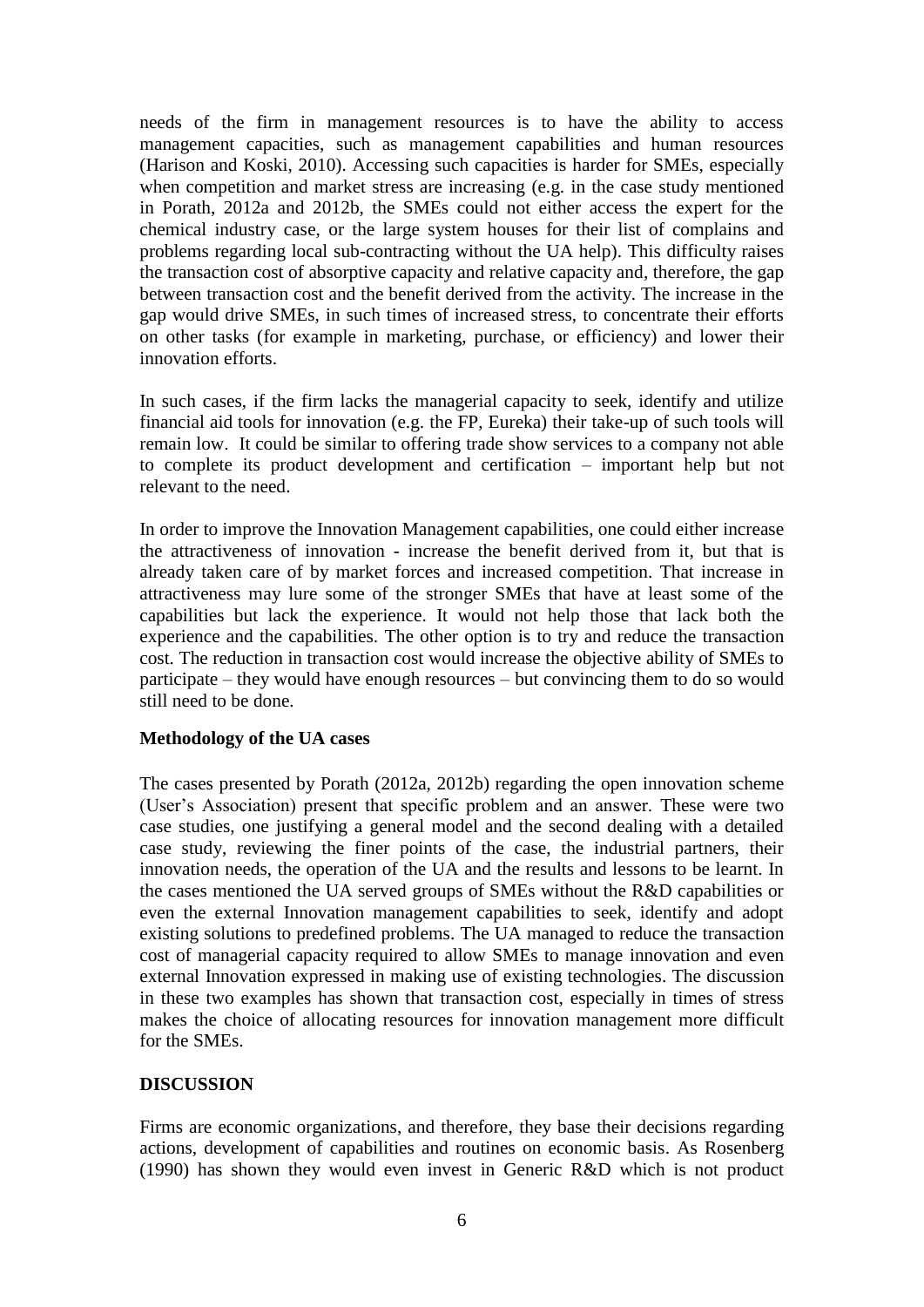oriented as it can help them. Therefore the economic basis of firms is broader than pure immediate finance. Therefore a leading consideration for management decisions would be the alternative cost of actions. The cost of the management share of mind for specific activity can be described based on the transaction or actions that the management cannot perform due to the lack of management share of mind.

It may have seemed as if the main transaction cost for innovation lay in the research infrastructure, and that it could be overcome by joint R&D, especially utilizing the academic infrastructure (such as, mechanical and human), it would now seem that at least for less R&D intensive SMEs, the problem and solution lay somewhere else.

A potential solution of lowering of such transaction costs would be to find and allocate the tasks to external sources. An improved solution in view of the relative capacity required would be the delegation of the management of the activity to external entities on behalf of the firms. This step is not without complications such as trust, avoiding opportunism and others. These are overcome in the UA example by the long term activity and the role of the governmental agency financing and managing the UA as the "Guardian". In that role the "Guardian" acts as supreme judge and reduces the fear from the above mentioned dangers.

In the sections above we have discussed an example of the dedicated share of mind of management, used for a specific action thus removing a valuable resource from the "available list" for other actions of the management in the SME. Thus, limiting the number of actions the management can direct. However, if we want to discuss a situation more pertinent to our case we could deal with the following situation. A 30 workers SME, can sustain at most a management team of four members. The four management members need to dedicate at least one to manage the finance, one to manage the production and one to manage the sales, even if the CEO manages one of them in addition to the overall management that still leaves maintenance and purchasing, before legal matters (easily outsourced). The last position can go to fulfill either of the functions or it can be used to direct innovation. In many cases of sectors that are low in innovation and research, the innovation is often left unattended, in favor of more direct income generating activities. Thus the management groups lack the innovation capabilities, including the ability to search, identify and acquire innovation knowledge and ties, the ability to manage the process and to fund it, among others.

In high-tech start-ups or other technology oriented start-ups, the entrepreneurial process demands that the management team becomes an expert in innovation management acquiring all the relevant skills. These management teams are also constructed to grow and change, and add members and capabilities. These SMEs are, therefore, different in their regard for innovation and in many cases for strategic reasons are content with closed innovation and not with open innovation (Porath, 2010). However, they are not the topic of discussion here.

In the cases where the management team lacks the ability to manage innovation, there are different levels of tasks regarding the cost of transaction of managing innovation and open innovation.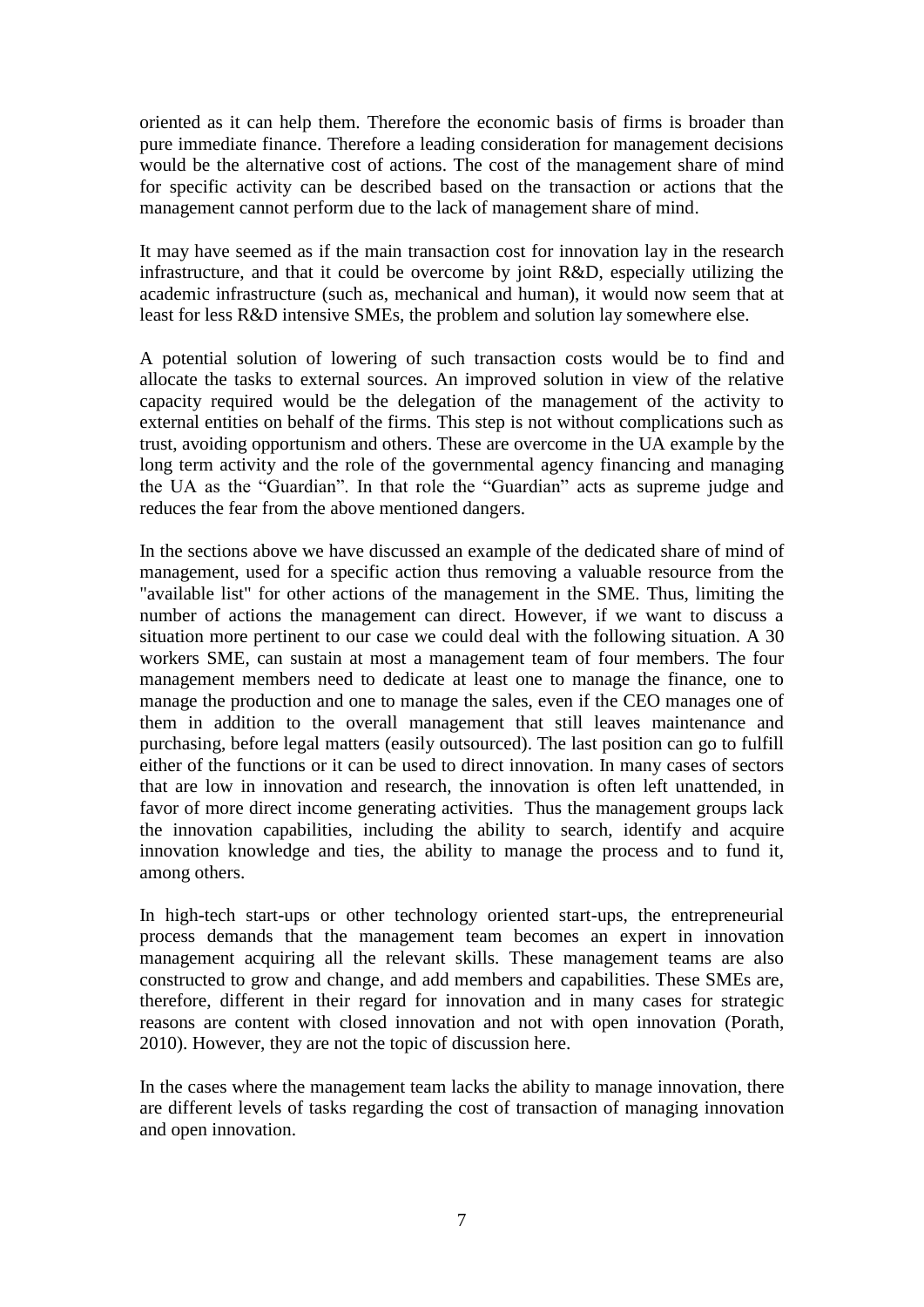For such firms the management of internal or closed innovation would require management capabilities and the establishment of internal routines for the management and later absorbance of the innovation results. The Innovation transaction incurs a cost, in the share of mind of the management, especially its resources, such as time and management skills. However, in the case of open innovation, the task is even more difficult. For an SME to manage internal innovation would require the ability to manage (fund and direct) the innovation process, and to bring the results to fruition. To manage it externally would require more experience and more management resources to monitor the external sources and direct them.

However, to do so, on a remote scope would require remote management capabilities, the ability to negotiate with the external innovation partner and more. Therefore, the challenge would be greater. However, in the case of the UA there are some mitigating aspects. The UA due to its governmental authority umbrella (Porath, 2012a; 2012b) creates a framework that reduces the needs for remote management skills, that assists in the direction of the innovation process – how goals are set, designed and managed. The UA also creates "insurance" like routines in the guise of the authority control and management that help establish relational assets by reducing the fear of opportunism and thus the requirements on the SME management to deal with them. The UA also supplies the funding for the process and removes another aspect of the process from the tasks allocated to the management – they still have to manage internally but not to remotely manage the partners, or create a liaison function internally.

The UA establishes the rules of participation, reporting, there is a central management facility that manages not only the input and output of each partner towards the others, but also controls the division of resources, makes sure the goals are adhered to, and that the partners overcome difficulties. There is also often managerial support, in many cases stronger on the financial side, but usually also extending to the technical management of the project.

The UA, therefore, presents a solution to the increased transaction cost for SMEs and by removing most of the managerial capacity requirements allows the SME to participate in the innovation process. That reduced transaction cost does not come free. However, the lack of demand for managerial capacity means that there is no incentive for the SME to develop that managerial capacity or acquire it in another way. Therefore, while the results of the UA are immediate mostly, they are also short term. In order to innovate again the SME will have to form another UA or find a different solution.

## **FUTURE PERSPECTIVES**

This research recommends that SMEs in low R&D sectors will become more interested in adopting CR in their organic growth engine, as the need to imbed innovation as an economic growth engine in all sectors of the economy increases. However, due to various challenges and reasons described in this study these SMEs may find the management of innovation a heavy burden regarding managing the entire process. In those situations, available tools such as the UA, and more improved versions can be developed.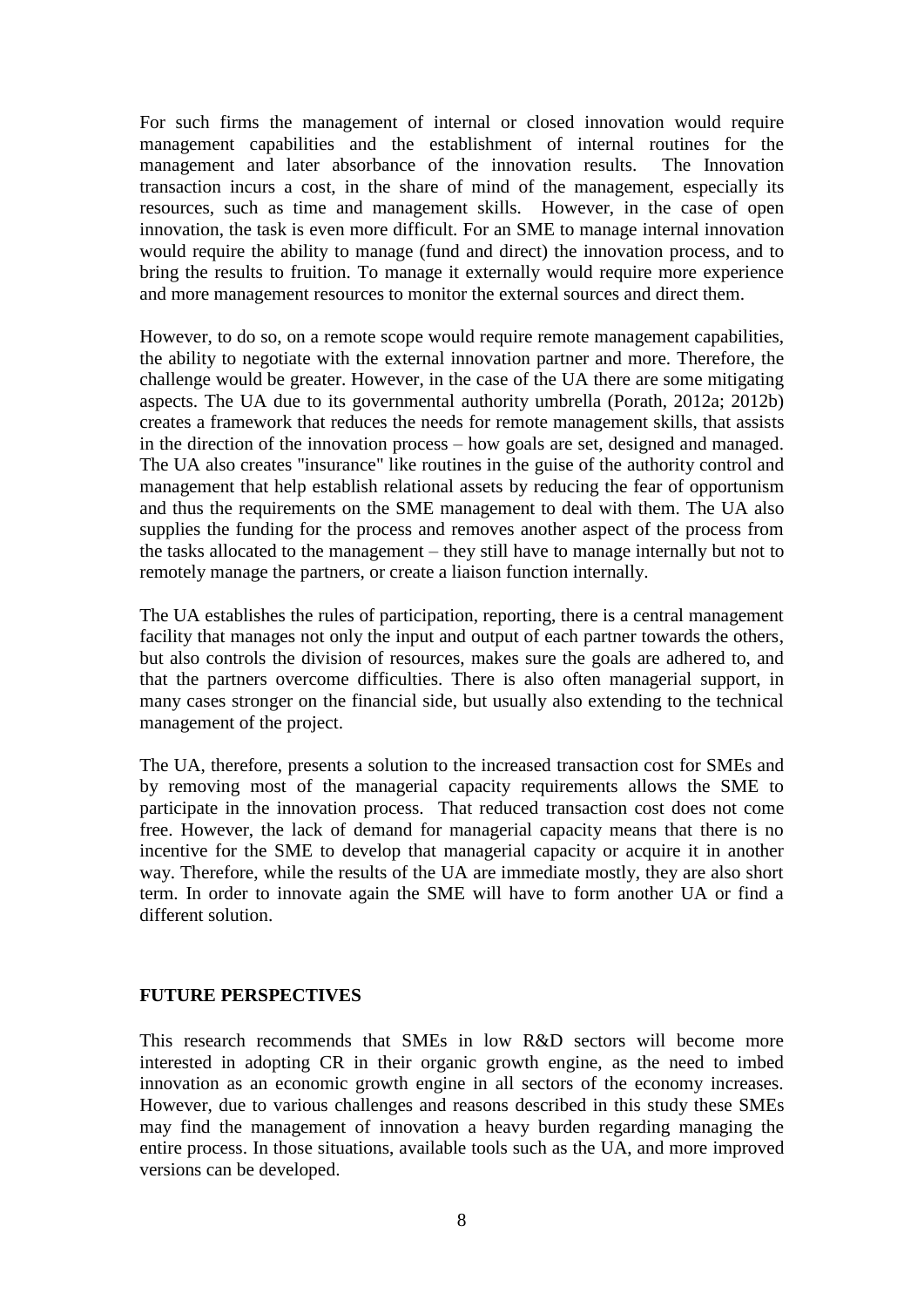However, in the development of SME Open Innovation assisting tools, one should bear in mind the observations regarding the management capabilities of the SMEs and strive either to develop these capabilities within the firms, or to remove them need for such capabilities as is done in the UA. These require further study on the behavior of SMEs and their functional growth through a sustained observation and orientation.

## **SUMMARY**

Transaction cost can influence the decision of SMEs in sectors with low R&D, to mange an innovation process. The cumbersome transaction cost for open innovation as well as closed innovation, is a major deterrent for firms to deal with Innovation in either form. Therefore, especially in times of increased competitiveness and market stress, when the transaction cost of innovation also increases, and the immediate benefit is somewhat obscure, SMEs forego the need to innovation in favor of other activities.

The lack in management resources can bring the SME to the point, where it cannot even make use of financial aid tools (lack of knowledge about their availability and relevance, or lack of the management ability to make use of them) for innovation. Effective tools like the UA, offer more than financial assistance, by removing most of the collaboration risks and apprehensions, but more important for our case, the managerial capacity demand. That assistance comes with a price, that it does not encourage the SME to develop the innovation related managerial capacities. It provides the fish but it does not teach the SME to fish. However, the research concludes, in teaching the SMEs to fish one should bear in mind their limitations and needs at the ground reality.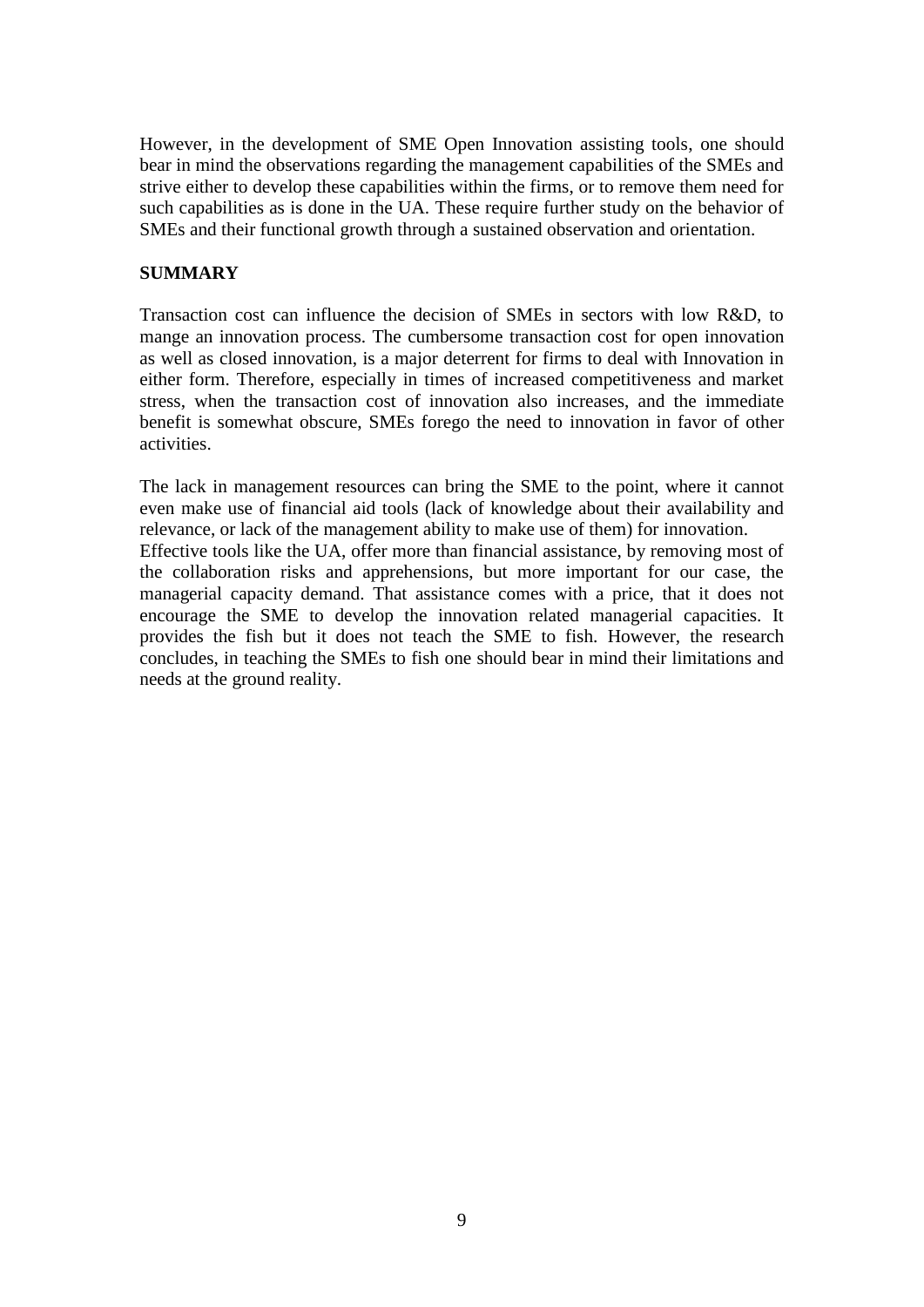#### **Bibliography**

- 1. Audretsch, D. B., & Feldman, M. P. (1996). R&D spillovers and the geography of innovation and production. *American Economic Review*, *86*(3), 630–640.
- 2. Brown, S. L., & Eisenhardt, K. M. (1998). *Competing on the edge*. Boston, MA: Harvard Business School Press.
- 3. Cabral, L. M. B. (2000). R&D cooperation and product market competition. *International Journal of Industrial Organization*, *18*(7), 1033–1047.
- 4. Chen, Y. (2010). Value Chain Management Based on Open Innovation Strategy, Proceedings of the Ninth International Symposium on Operations Research and Its Applications (ISORA'10), Chengdu-Jiuzhaigou, China, August 19–23, 2010 ORSC & APORC, pp. 61–67
- 5. Chesbrough, H. (2003). The Era of Open Innovation, MIT Sloan Management Review, 44.
- 6. D'Aspremont, C., & Jacquemin, A. (1988). Cooperative and non-cooperative R&D in duopoly with spillover. *The American Economic Review*, *78*(5), 1133– 1137.
- 7. Dodgson, M., Gann, D., & Salter, A. (2006). The role of technology in the shift towards open innovation: the case of Procter & Gamble. *R&D Management*, *36*(3), 333-346.
- 8. Doz, Y. L., Olk, P. M., & Ring, P. S. (2000). Formation processes of R&D consortia: Which path to take? Where does it lead? *Strategic Management Journal, 21*(3), 239–266.
- 9. Etzkowitz, H., & Leydersdorrf, Z. (1997). Universities in the global knowledge economy: The triple helix university-industry-government relations. London, UK: Cassell Academic.
- 10. EU. (2003). Communication from the Commission: Investing in research: An action plan for Europe. COM (2003) 226 final/2.
- 11. EU. (2006). Report of the CREST expert group on: Encourage the reform of public research centres and universities, in particular to promote transfer of knowledge to society and industry. Final report, March.
- 12. EU. (n.d.). *FP7- Description*. Retrieved December 7, 2009, from <http://cordis.europa.eu/fp7/>
- 13. EU-IPR (n.d.). *Helpdesk*. Retrieved August 10, 2010, from http://www.iprhelpdesk.org/home.html
- 14. EU-SME. (n.d.). *Website*. Retrieved August 10, 2010, from [http://ec.europa.eu/enterprise/policies/sme/index\\_en.htm on August 10](http://ec.europa.eu/enterprise/policies/sme/index_en.htm%20on%20August%2010th%202010)<sup>th</sup> 2010
- 15. Fontana, R., Geuna, A., & Matt, M. (2006). Factors affecting university industry R&D projects: The importance of searching, screening and signalling. *Research Policy, 35*(2)*,* 309-323.
- 16. FP7. (n.d.). *Budget*. Retrieved August 10, 2010, from http://cordis.europa.eu/fp7/budget\_en.html
- 17. Gassmann, O. & Enkel, E. (2004). Towards a Theory of Open Innovation: Three Core Process Archetypes. *Proceedings of the R&D management Conference (RADMA)*, Lisbon, Portugal, July 6-9, Sessimbra
- 18. Harison, E., & Koski, H. (2010). Applying open innovation in business strategies: Evidence from Finnish software firms. *Research Policy, 39*(3), 351-359.
- *19.* Kamien, M. I., & Zang, I. (2000). Meet me halfway: Research joint ventures and absorptive capacity. *International Journal of Industrial Organization, 18*(7), 995– 1012.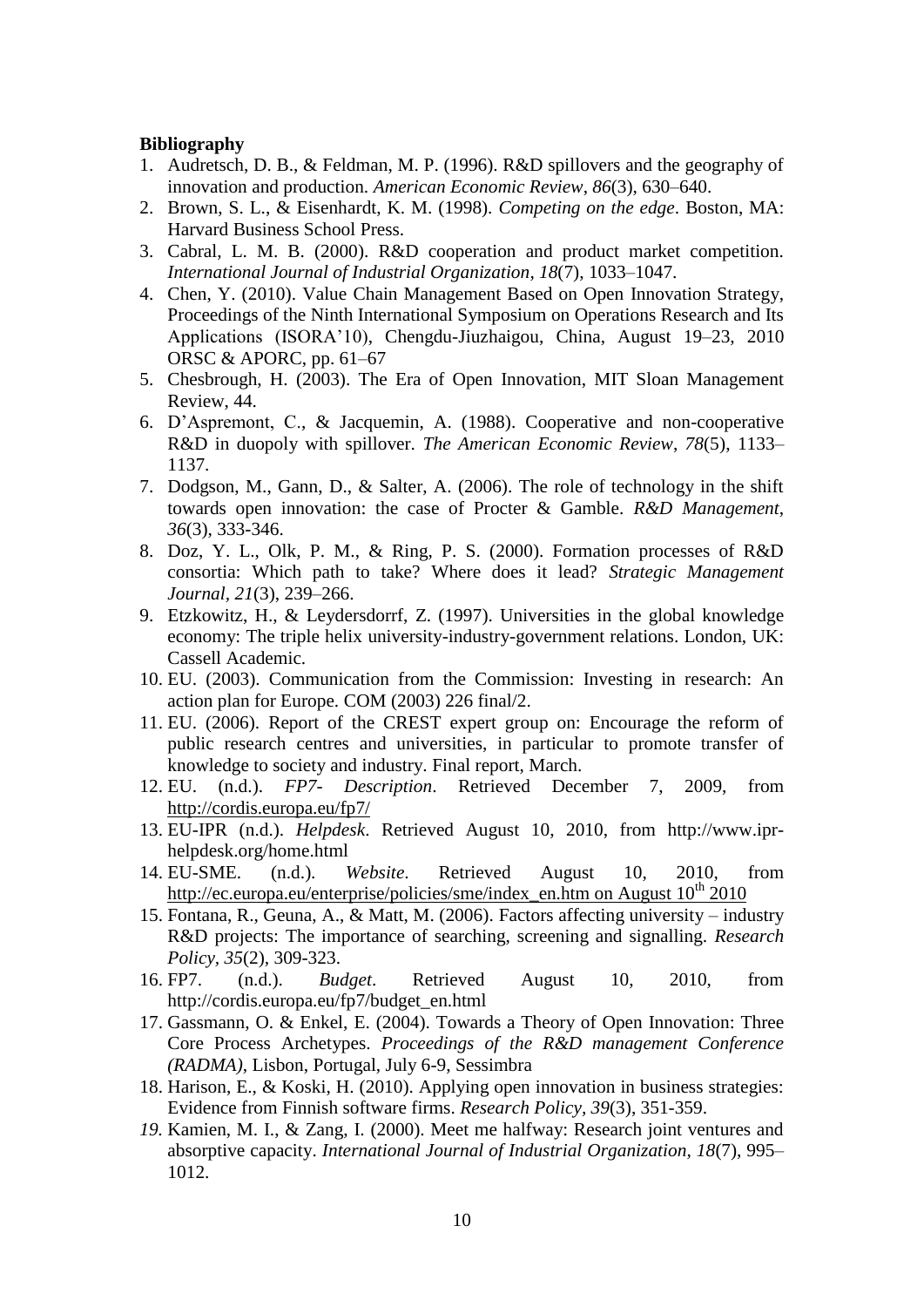- 20. Kamien, M. I., Muller, E., & Zang, I. (1992). Research joint ventures and R&D cartels. *The American Economic Review, 82*(5), 1293–1306.
- 21. Katsoulacos, Y., & Ulph, D. (1998). Endogenous spillovers and the performance of research joint ventures. *The Journal of Industrial Economics*, *46*(3), 333–357.
- 22. Katz, M. (1986). An analysis of cooperative research and development. *Rand Journal of Economics, 17*(4), 527–543.
- 23. Kirk, R. E. (1995). Experimental design: Procedures for the behavioral sciences (3rd ed.). New York, NY: Brooks/Cole.
- 24. Kline, J. J. (2000). Research joint ventures and the cost paradox. *International Journal of Industrial Organization*, *18*, 1049–1065.
- 25. Laursen, K., & Salter, A. (2004). Searching high and low: What types of firms use universities as a source of innovation? *Research Policy, 33*(8), 1201-1215.
- 26. Lee, S., Park, G., Yoon, B. & Park, J. (2010[\).](http://www.sciencedirect.com/science/article/pii/S0048733309002248#aff4) Open innovation in SMEs—An intermediated network model, Research Policy, Volume 39, Issue 2, Pages 290– 300
- 27. Lee, S.M., Olson, D.L. and Trimi, S. (2012). Innovative Collaboration for Value Creation, *Organizational Dynamics*, 41(1), 7-12
- 28. Luukkonen, T. (1998). The difficulties in assessing the impact of EU framework programes. *Research Policy, 27*(6), 599–610.
- 29. Luukkonen, T. (2000). Additionality of EU framework programmes. *Research Policy, 29*(6), 711–724.
- 30. Miyagiwa, K., & Ohno, Y. (2002). Uncertainty, spillovers, and cooperative R&D. *International Journal of Industrial Organization*, *20*(6), 855–876.
- *31.* Naqshbandi, M.M. and Kaur, S. (2010). Relative capacity: Dimensions and Open Innovation. *Journal of Management Research, Vol. 11(2)*, pp.77-86.
- 32. Olk, P. (1991). *The formation process of research and development consortia*. Unpublished doctoral dissertation, University of Pennsylvania, Pittsburg.
- 33. Parkhe, A. (1993). Strategic alliance structuring: A game theoretic and transactions cost examination of interfirm cooperation. *Academy of Management Journal*, *36*(4), 794–829.
- 34. Park, Seung-Ho and Lee, Yong-Gil. (2011). Perspectives on Technology Transfer Strategies of Korean Companies in Point of Resource and Capability Based View. *Journal of Technology Management & Innovation*, vol.6, n.1, pp. 161-184.
- 35. Pastor, M., & Sandons, J. (2002). Research joint ventures vs. cross licensing agreements: An agency approach. *International Journal of Industrial Organization*, *20* (2), 215–249.
- 36. Penrose, E.T. (1968). *The theory of the growth of the firm*. Oxford, UK: Basil Blackwell.
- 37. Perkmann, M. and Walsh, K. (2007). University-industry relationships and open innovation: towards a research agenda. International Journal of Management Reviews, 9 (4), pp. 259–280.
- 38. Pimple, K.D. (2005). Collaborative Research: Avoiding Pitfalls and Sharing Credit. A presentation at a workshop sponsored by the Indiana University Office of the Vice President for Research and the Poynter Center, Available at http://mypage.iu.edu/~pimple/collaborative\_research\_2005.pdf
- 39. Porath, A. (2003). Directed evolution in strategy and management sciences. Foresight, 5(3), 33–42.
- 40. Porath, A. (2006). Legal incentives to economic growth The case of the Israeli R&D law. Managerial Law, 48(3), 322-333.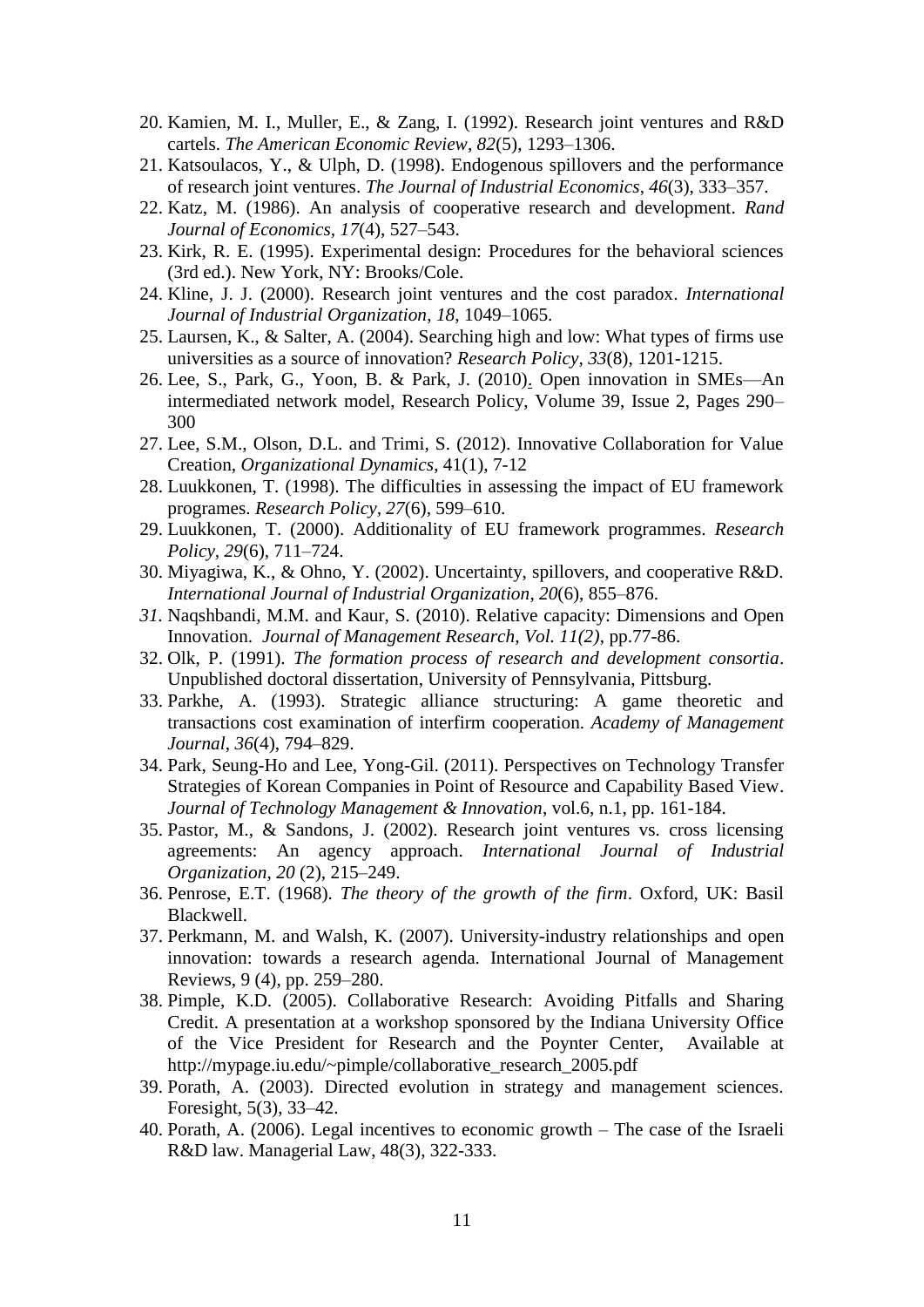- 41. Porath, A. (2008). Preparing country and firms for slow down in the economy— The structured research joint venture (SRJV) option. *Review of International Comparative Management, 9*(*5*), 68–79.
- 42. Porath, A. (2010). *Collaborative Research in Management, inside-out*. London, UK. Sage Publications Ltd.
- 43. Porath, A. (2012a).Theoretical model for a local economy open innovation program: A user organization. In Rahman, H., & Ramos, I. (2012). SMEs and Open Innovation: Global Cases and Initiatives (pp. 1-356). doi:10.4018/978-1- 61350-519-9.
- 44. Porath, A. (2012b). Open Innovation for non-high-tech SMEs: The case of the User Association of Advanced Technologies program. In Rahman, H., & Ramos, I. (2012). Cases on SMEs and Open Innovation: Applications and Investigations. ISBN 978-1-61350-314-0 (hbk.)
- 45. Porath, A., (2009). Managerial skills difference between low and high R&D concentration firms*. Review on International Comparative Management New Issue, 10*(2), 286-295.
- 46. Rahman, H. (2010). Open Innovation: Opportunities and Challenges for SMEs. In: Maria Manuela Cruz-Cunha and João Varajão (Eds.) *E-Business Issues, Challenges and Opportunities for SMEs: Driving Competitiveness*, IGI Global, pp. 87-100
- 47. Rahman, H. and Ramos, I. (2010). Open Innovation in SMEs: From Closed Boundaries to Networked Paradigm, *Issues in Informing Science and Information Technology,* Volume 7, pp. 471-487
- 48. Rahman, H. and Ramos, I. (2012). Research and practices on Open Innovation: perspectives on SMEs. In Rahman, H., & Ramos, I. (2012). SMEs and Open Innovation: Global Cases and Initiatives (pp. 1-356). doi:10.4018/978-1-61350- 519-9.
- 49. Ring, P. S., & Van de Ven, A. (1994). Structuring cooperative relationships between organizations. *Strategic Management Journal*, *13*(7), 483–498.
- 50. Rosenberg, N. (1990). Why do firms do basic research (with their own money)? *Research Policy, 19*(2), 165-174.
- 51. Smith, H.L., Dickson, K. and Smith, S.L. (1991). "There are two sides to every story": Innovation and collaboration within networks of large and small firms, *Research Policy*, Volume 20, Issue 5, Pages 457–468.
- 52. Spender, J. C. (1996). Making knowledge the basis of a dynamic theory of the firm. *Strategic Management Journal, 17*(Winter Special Issue), 45–62.
- 53. Stern, I., & Pozner, J. E. (2007). Organizational size, performance and frequencybase imitation: A test of competing hypotheses. ISC Conference, Jerusalem, Israel, 2007.
- 54. Thursby, M., Thursby, J., & Mukherjee, S. (2005). *Are there real effects of licensing on academic research? A life cycle view*. NBER Working Paper No. 11497.
- 55. Volanski, A. (2005). *Academy in a changing environment: Higher education policy of Israel 1952-2004*. Tel Aviv, Israel: Hakibutz Hameuchad Publishing House Ltd.
- 56. Vonortas, N. (2002). Inter-firm cooperation with imperfectly appropriable research. *International Journal of Industrial Organization, 12*(3), 413–435.
- 57. Walter, J., Lechner, C., & Kellermanns, F. W. (2007). Knowledge transfer between and within alliance partners: Private versus collective benefits of social capital. *Journal of Business Research, 60*(7), 698-710.